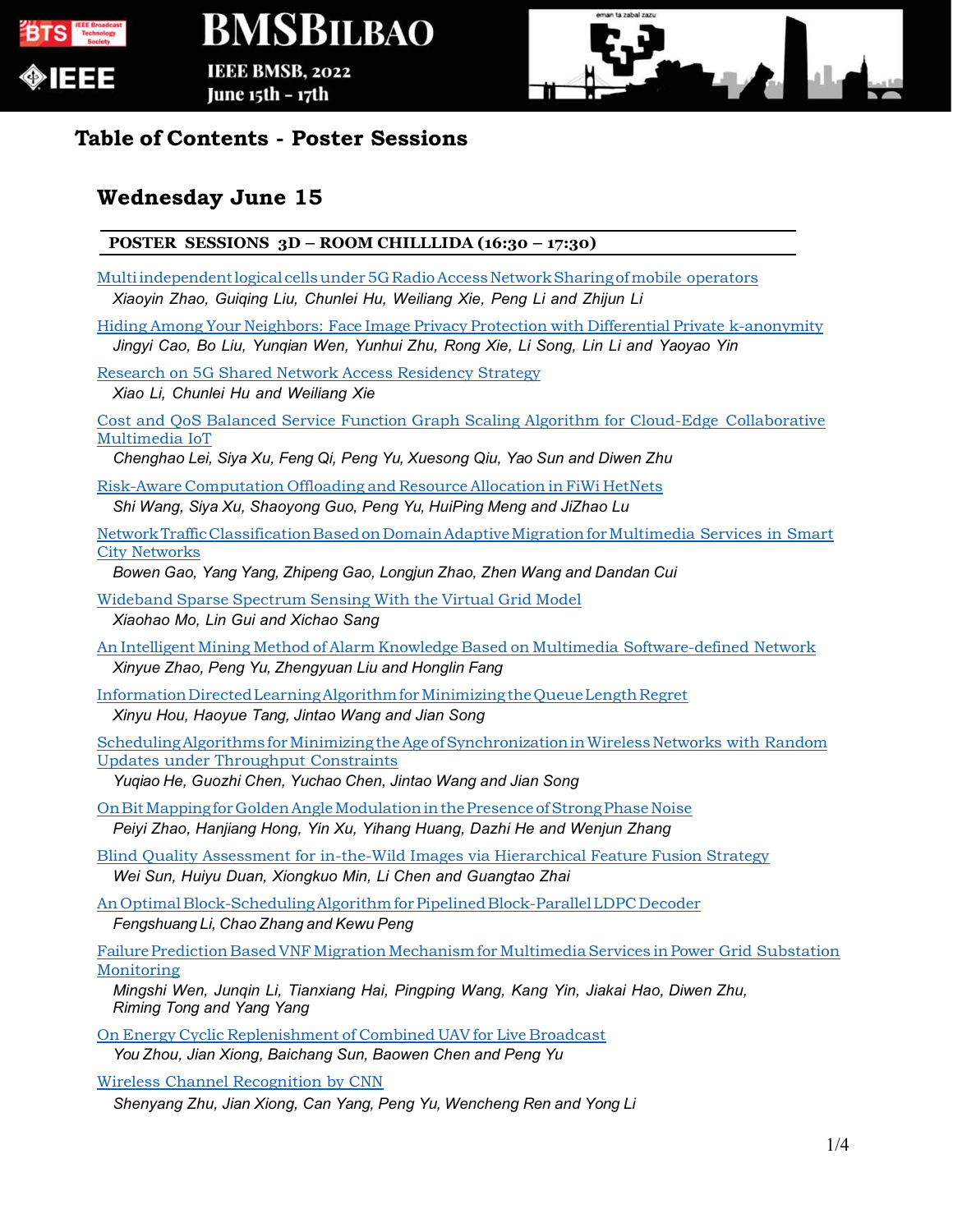

# **BMSBILBAO**

**IEEE BMSB, 2022** June 15th – 17th



Real-Time Metal-Surface-Defect Detection and Classification Using Advanced Machine Learning **Technique** 

*Wei Liu, Kun Yan, Hsiao-Chun Wu, Xiangli Zhang, Shih Yu Chang and Yiyan Wu*

- Wireless Self-Energy Recycling for Unmanned Aerial Vehicle-based Terrestrial Broadcasting *Jinkyu Kang, Sungjun Ahn, Jaemin Jung, Sunhyoung Kwon and Sung-Ik Park*
- High Power Amplifier Nonlinearity Models and Digital Predistortion Techniques in DVB-S2X

*Yuri Batov, Danila Puzko, Aleksandr Gelgor, Dmitry Tkachenko, Jon Montalban and Pablo Angueira*

Trustworthiness Measurement for Multimedia Domain Knowledge Graph

*Yujie Yan, Peng Yu, Honglin Fang and Zihao Wu*

Active Cell Outage Detection Algorithm for Broadband Services in 5G Cloud Radio Access Networks *Peng Yu, Haoyu Wang and Zhengwei Chen*

Analysis and Implementation of MIMO Antenna Miniaturization *Mingshuo Wei, Yuetian Zhou, Han Guo, Chunlei Hu and Weiliang Xie*

Design and Implementation of Traffic Scheduling Algorithm for Time-Sensitive Network *Ye Wang, Fushen Wang, Wei Wang, Xiaowen Tan, Jiachen Wen, Ying Wang and Peng Lin*

Joint Parameterized Resource Allocation for IAB Networks with Deep Reinforcement Learning *Xinwu Hou, Yihang Huang, Yin Xu, Dazhi He and Wenjun Zhang*

Coverage Requirements Analysis of 5G Voice Services

*Jia Hou, Chunlei Hu, Pingping Lin, Yuetian Zhou, Xiaohang Xu and Weiliang Xie*

Dynamic Traffic Anomaly Detection for Broadband Smart Grid Services in Software Defined Networks *Xiaobo Li, Run Ma, Guoli Feng, Xinnan Ha, Shuang Wu, Shengjie Wang, Peng Lin, Manjun Zhang and Peng Yu*

Research on Coverage and Capacity of 5G VoNR

*Jinyang Yu, Chunlei Hu, Weiliang Xie, Pingping Lin, Jia Hou and Xiaohang Xu*

Interleaved Floor MIMO Solution in 5G Indoor System

*Xiaohang Xu, Yuetian Zhou, Xiao Li, Pingping Lin, Chunlei Hu and Weiliang Xie*

Deep Reinforcement Learning based Mode Selection and Power Allocation Scheme for Convergent Power-Efficient Network

*Fan Hong, Yihang Huang, Yin Xu, Dazhi He and Wenjun Zhang*

Research on Handover Technology in 5G NSA and SA Hybrid Network *Han Guo, Xiaoyin Zhao, Bowen Cai, Jia Hou, Mingshuo Wei and Xiaohang Xu*

### **Thursday June 16**

#### **POSTER SESSIONS 6D – ROOM CHILLIDA (16:30-17:30)**

Intelligent Energy Saving Technology and Strategy of 5G RAN

*Zhirong Zhang, Mingshuo Wei, Xiaohang Xu, Chunlei Hu and Weiliang Xie*

Sparse Factor Graph-Based Expanded Iterative Detection and Decoding Scheme for Uplink Polar Coded SCMA System

*Zhiyan Chen, Hui Zhao and Lu Hou*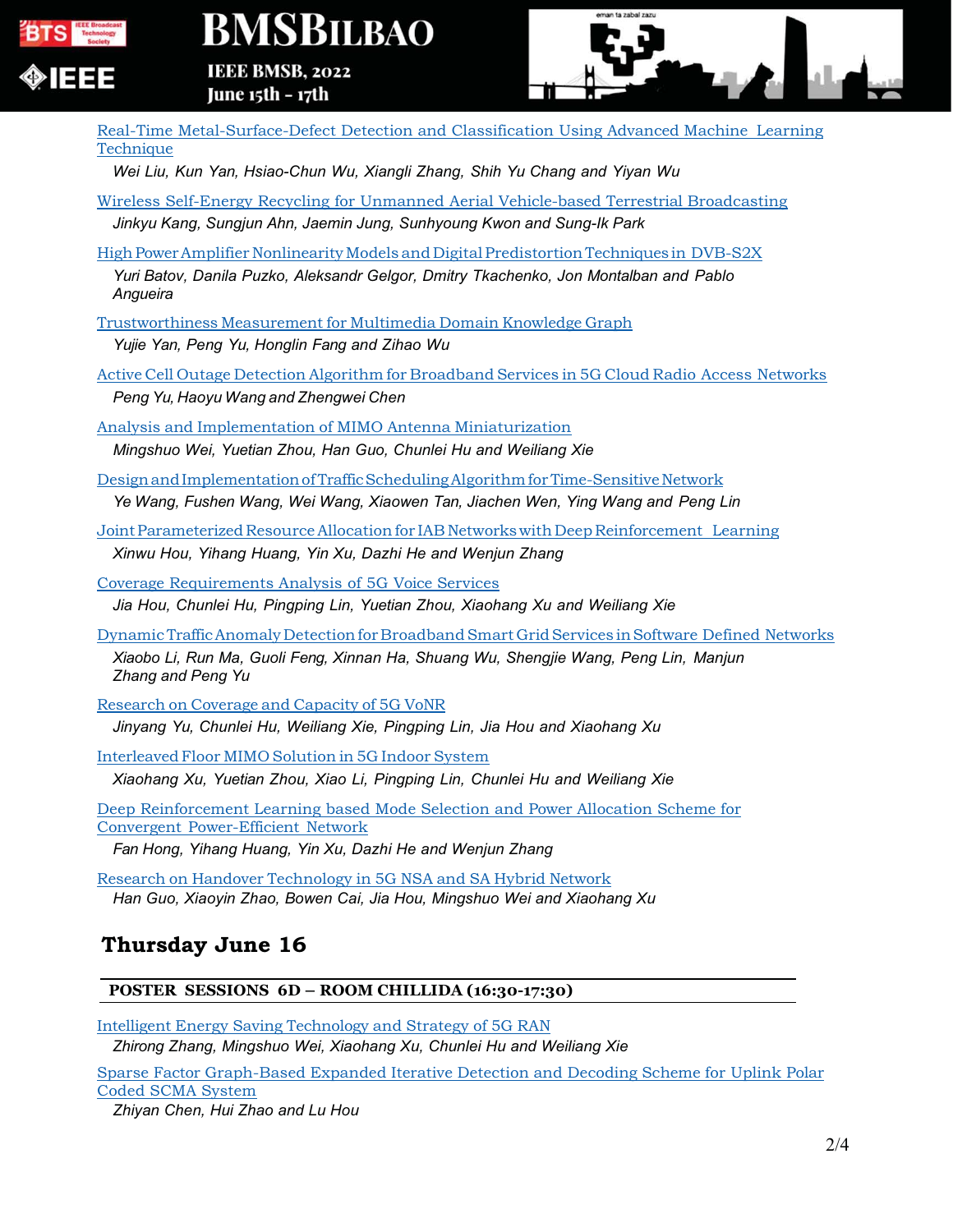

# **BMSBILBAO**

IEEE BMSB, 2022 June 15th - 17th



| Physical Layer Key Generation Scheme for Wideband Large Antenna Array Systems<br>Nannan Li, Yu Han, Ning Gao and Shi Jin                                                                |
|-----------------------------------------------------------------------------------------------------------------------------------------------------------------------------------------|
| Mapping Design based on Diversity Effect for Polar Coded Modulation<br>Xiangpin Jiang and Hui Zhao                                                                                      |
| Research on Carrier Aggregation of 5G NR<br>Pingping Lin, Chunlei Hu, Xiao Li, Jinyang Yu and Weiliang Xie                                                                              |
| Q-learning based spectral hole detection with adaptive sampling point and sensing threshold for<br>broadcasting services<br>Yuebo Li, Fangpei Zhang, Jiawu Miao and Xiaojun Jing        |
| CNN-based idle spectrum detection for 5G broadcasting services<br>Jiawu Miao, Fangpei Zhang, Yuebo Li and Xiaojun Jing                                                                  |
| Signal Interference Elimination Based on Autoencoder for Integrated Sensing and<br>Communication<br>Zexuan Jing, Junsheng Mu and Xiaojun Jing                                           |
| SNR estimation based on CNN and LSTM in broadcasting channel<br>Hongjun Ye, Zhiqiang Tan, Fangpei Zhang and Junsheng Mu                                                                 |
| Fine-grained object tracking system infrastructure based on cloud-edge collaboration<br>Yutong Wang, Peng Ding, Yun Shen, Xiaohou Shi and Hengrui Zhou                                  |
| Slice Deployment Method for Deterministic Latency Broadband Services for Virtual Power Plant<br>Bingyang Han, Jiawei Wu, Xinyu Shu, Baozhu Zhao, Xuanzhong Wang, Qinghai Ou and Peng Yu |
| 5G and F5G Converged Network Architecture for Fusion System of Video and 3D Model in Intelligent<br>Park<br>Qiuhong Zheng, Peng Ding, Yun Shen and Dan Liu                              |
| MARL-Based Joint computation offloading and UAV deployment in MEC systems<br>Zhiqiang Xu, Fanqin Zhou, Lei Feng and Zihao Wu                                                            |
| Resource Reservation for Graph-structured Multimedia Services in Computing Power Network<br>Shuo Yang, Fanqin Zhou, Lei Feng and Wenjing Li                                             |
| A QoE-driven Adaptive Transmission Scheme for Streaming Media Service<br>Yun Shen, Peng Ding, Yuying Xue and Yaqi Song                                                                  |
| Edge-to-Cloud Intelligent Vehicle-Infrastructure Based on 5G Time-Sensitive Network Integration<br>Peng Ding, Dan Liu, Yun Shen, Huibin Duan and Qiuhong Zheng                          |
| MEC Application Slice and Its collaboration with 5G network slice<br>Hongmei Zhu, Yilin Lin, Jie Liu and Qingyang Wang                                                                  |
| Performance Evaluation of ATSC 3.0 Preamble for TxID Signal-Injected Use Cases<br>Bo-mi Lim, Seok-Ki Ahn, Sungjun Ahn, Sunhyoung Kwon and Sung-Ik Park                                  |
| Blockchain-Based Distributed Addressing for Initial Authentication in Future Network<br>Yuwei Shan, Yilin Lin and Qingyang Wang                                                         |
| An Algorithm of Emotion Recognition And Valence of Drivers on Multimodal Data<br>Lu Guo, Yun Shen and Peng Ding                                                                         |
| Multimedia Analytics on Air-assisted Vehicle Network in Smart City<br>Yaqi Song, Yun Shen and Peng Ding                                                                                 |
| Intelligent fusion scheme of broadcasting signal and sensing signal                                                                                                                     |
| Yanxi Xie, Junsheng Mu, Fangpei Zhang, Quan Zhou and Xiaojun Jing                                                                                                                       |